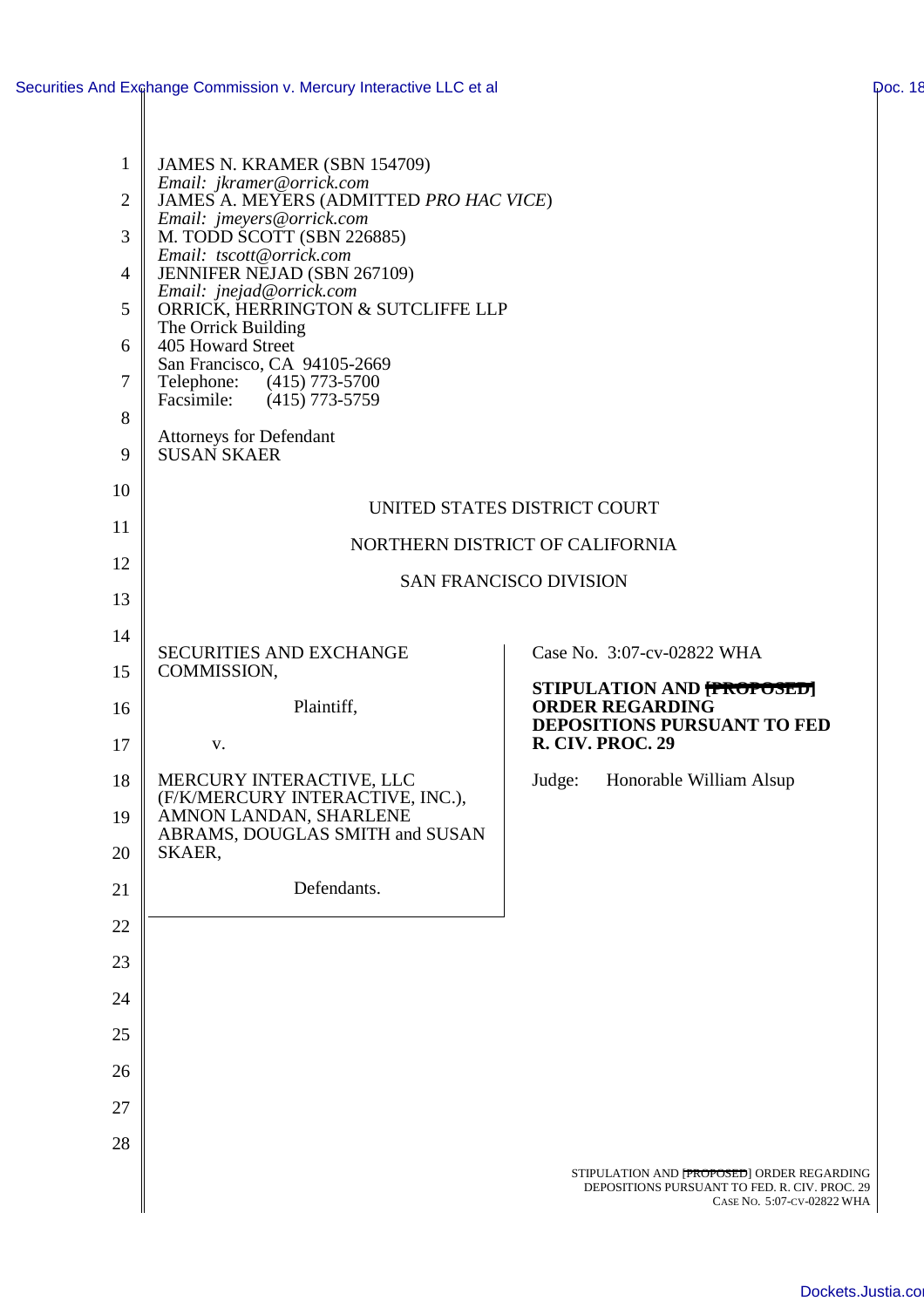| 1              | Pursuant to Fed. R. Civ. Proc. 29, the above-named Plaintiff and Defendants (collectively,            |                                                                                      |
|----------------|-------------------------------------------------------------------------------------------------------|--------------------------------------------------------------------------------------|
| $\overline{2}$ | the "parties"), by and through their respective counsel, stipulate and agree as follows:              |                                                                                      |
| 3              | <b>WHEREAS</b> , the parties seek to take more depositions than the limit of ten (10) provided        |                                                                                      |
| $\overline{4}$ | per side pursuant to Fed. R. Civ. Proc. 30;                                                           |                                                                                      |
| 5              | WHEREAS, in its Initial Disclosures dated September 7, 2007, Plaintiff identified 85                  |                                                                                      |
| 6              | individuals likely to have discoverable information that Plaintiff may use to support its claims;     |                                                                                      |
| 7              | <b>WHEREAS</b> , the parties agree and acknowledge that this is a complex matter involving            |                                                                                      |
| 8              | three separately represented Defendants;                                                              |                                                                                      |
| 9              | <b>WHEREAS</b> , the parties desire to have an opportunity to conduct depositions necessary           |                                                                                      |
| 10             | and sufficient to adequately represent their respective interests;                                    |                                                                                      |
| 11             | <b>NOW THEREFORE</b> , the parties stipulate and agree, subject to the approval of the                |                                                                                      |
| 12             | Court, that Defendants, collectively, on the one hand, and Plaintiff, on the other, are each entitled |                                                                                      |
| 13             | to forty (40) depositions in connection with this matter.                                             |                                                                                      |
| 14             | IT IS SO STIPULATED.                                                                                  |                                                                                      |
| 15             | Dated: September 30, 2011                                                                             | <b>JAMES N. KRAMER</b>                                                               |
| 16             |                                                                                                       | <b>JAMES A. MEYERS</b><br>M. TODD SCOTT                                              |
| 17             |                                                                                                       | <b>JENNIFER NEJAD</b><br><b>ORRICK, HERRINGTON &amp; SUTCLIFFE LLP</b>               |
| 18             |                                                                                                       |                                                                                      |
| 19             |                                                                                                       | By:<br>/s/ James A. Meyers<br><b>JAMES A. MEYERS</b>                                 |
| 20             |                                                                                                       | <b>Attorneys for Defendant</b>                                                       |
| 21             |                                                                                                       | <b>SUSAN SKAER</b>                                                                   |
| 22             |                                                                                                       |                                                                                      |
| 23             |                                                                                                       |                                                                                      |
| 24             |                                                                                                       |                                                                                      |
| 25             |                                                                                                       |                                                                                      |
| 26             |                                                                                                       |                                                                                      |
| 27             |                                                                                                       |                                                                                      |
| 28             |                                                                                                       | STIPULATION AND [PROPOSED] ORDER REGARDING                                           |
|                |                                                                                                       | $-1-$<br>DEPOSITIONS PURSUANT TO FED. R. CIV. PROC. 29<br>CASE NO. 5:07-CV-02822 WHA |